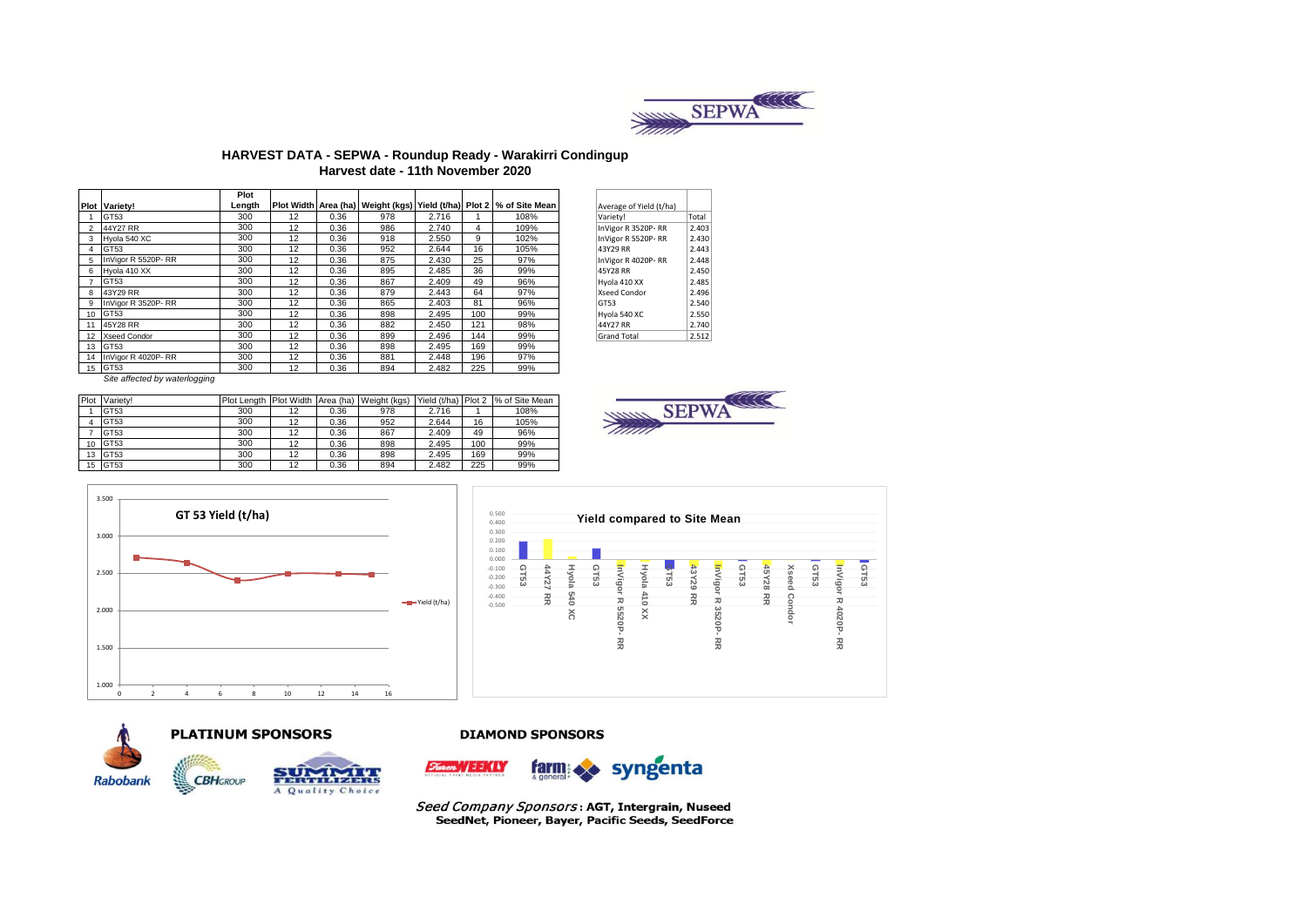

**2021 SEPWA Canola Variety Trial Roundup Ready - Warakirri Condingup** 4.000 3.500 3.000 **Yield**  2.500 **t/ha** 2.000 1.500 1.000 0.500 0.000 **GT53 44Y27 RR Hyola 540 GT53 45Y28 RR Xseed GT53 GT53 InVigor R 5520P- RR Hyola 410 XX GT53 43Y29 RR InVigor R 3520P- RR GT53 InVigor R 4020P- RR XC Condor** trol Variaty **VARIETY** the orgater than or y less than control

| <b>Plot</b> | Variety            | <b>Triat</b>     | <b>Maturity</b>    | Yield (t/ha)<br>(adj moisture) | % of Site<br>Mean | <b>Protein %</b> | Oil % |
|-------------|--------------------|------------------|--------------------|--------------------------------|-------------------|------------------|-------|
|             | GT53               | <b>RR Hybrid</b> | Mid - season       | 2.690                          | 108%              | 20.2             | 46.2  |
| 2           | 44Y27 RR           | RR Hybrid        | early-mid season   | 2.690                          | 108%              | 21.4             | 46.2  |
| 3           | Hyola 540 XC       | <b>XC Hybrid</b> | Early - Mid season | 2.566                          | 103%              | 21.7             | 47.9  |
| 4           | GT53               | RR Hybrid        | Mid - season       | 2.616                          | 105%              | 21.2             | 45.6  |
| 5           | InVigor R 5520P-RR | RR Hybrid        | Mid - season       | 2.394                          | 96%               | 20.5             | 45.0  |
| 6           | Hyola 410 XX       | RR Hybrid        | Mid - Early        | 2.466                          | 99%               | 20.3             | 49.5  |
|             | GT53               | <b>RR Hybrid</b> | Mid - season       | 2.386                          | 96%               | 20.2             | 46.2  |
| 8           | 43Y29 RR           | RR Hybrid        | early season       | 2.448                          | 98%               | 19.4             | 48.2  |
| 9           | InVigor R 3520P-RR | RR Hybrid        | Early Maturity     | 2.393                          | 96%               | 19.2             | 49.6  |
| 10          | GT53               | RR Hybrid        | Mid - season       | 2.474                          | 99%               | 19.3             | 46.8  |
| 11          | 45Y28 RR           | RR Hybrid        | Mid-season         | 2.432                          | 98%               | 20.4             | 47.6  |
| 12          | Xseed Condor       | RR Hybrid        | Mid-season         | 2.472                          | 99%               | 19.8             | 47.5  |
| 13          | GT53               | RR Hybrid        | Mid - season       | 2.471                          | 99%               | 20.2             | 46.2  |
| 14          | InVigor R 4020P-RR | RR Hybrid        | early-mid maturing | 2.435                          | 98%               | 19.7             | 47.1  |
| 15          | GT53               | RR Hybrid        | Mid - season       | 2.458                          | 99%               | 20.2             | 46.2  |

*Yield, Protein and Oil adjsuted for moisture - average moisture 6.2 %*

| Site affected by Water-logging | Site Mean (t/ha)<br>Probability<br>Least significant difference 5%<br>CV <sub>6</sub> | 2.493<br>0.716<br>0.3149<br>4.5 |                  |       |       |
|--------------------------------|---------------------------------------------------------------------------------------|---------------------------------|------------------|-------|-------|
|                                | <b>Site Details</b>                                                                   |                                 |                  |       |       |
| <b>Soil Description:</b>       | <b>Shallow Duplex</b>                                                                 |                                 | January          | 34.4  |       |
| Date Sown:                     | Saturday, 24 April 2021                                                               |                                 | February         | 16.4  |       |
| <b>Harvest Date:</b>           | Thursday, 11 November 2021                                                            |                                 | March            | 22.4  |       |
| <b>Seeding Rate:</b>           | $1.8$ kg/ha                                                                           |                                 | <b>April</b>     | 28.4  | 28.4  |
|                                |                                                                                       |                                 | <b>May</b>       | 85.2  | 113.6 |
|                                | <b>Plot Dimenstions</b>                                                               | 2021 (mm)                       | June             | 107.6 | 221.2 |
| Length (m)                     | 300                                                                                   |                                 | July             | 40.8  | 262   |
| Width (m)                      | 12                                                                                    | RAINFALL                        | <b>August</b>    | 45.2  | 307.2 |
| Plot Area (ha)                 | 0.360                                                                                 |                                 | <b>September</b> | 48.6  | 355.8 |
| <b>Conversion Factor</b>       | 2.78                                                                                  |                                 | <b>October</b>   | 73.4  | 429.2 |
|                                | <b>Rainfall Data</b>                                                                  |                                 | <b>November</b>  | 25    |       |

| Growing Season (mm) | 429.2 |
|---------------------|-------|
| Site Yield (t/ha)   | 2.493 |
| kg/mm - Rainfall    | 5.8   |

| Date Sown:               | Saturday, 24 April 2021    |          | February         | 16.4  |       |         |
|--------------------------|----------------------------|----------|------------------|-------|-------|---------|
| <b>Harvest Date:</b>     | Thursday, 11 November 2021 | ⋷        | March            | 22.4  |       |         |
| Seeding Rate:            | $1.8$ kg/ha                |          | <b>April</b>     | 28.4  | 28.4  | $\circ$ |
|                          |                            |          | <b>May</b>       | 85.2  | 113.6 | 8≣      |
|                          | <b>Plot Dimenstions</b>    |          | June             | 107.6 | 221.2 |         |
| Length (m)               | 300                        |          | July             | 40.8  | 262   | 공주      |
| Width (m)                | 12                         |          | <b>August</b>    | 45.2  | 307.2 |         |
| Plot Area (ha)           | 0.360                      |          | <b>September</b> | 48.6  | 355.8 | 豊重      |
| <b>Conversion Factor</b> | 2.78                       | $\alpha$ | <b>October</b>   | 73.4  | 429.2 |         |
|                          | <b>Rainfall Data</b>       |          | <b>November</b>  | 25    |       |         |
| Growing Season (mm)      | 429.2                      |          | Total            | 527.4 |       |         |
| Site Yield (t/ha)        | 2.493                      |          |                  |       |       |         |

**kg/mm - Rainfall 5.8 Station:** DPIRD Boyatup



**PLATINUM SPONSORS** 

# **DIAMOND SPONSORS**



Seed Company Sponsors: Quaker Oats, Nuseed, Pacific Seeds, Canola Breeders of WA, Australian Grain Technologies, Heritage Seeds, Adelaide University and Intergrain